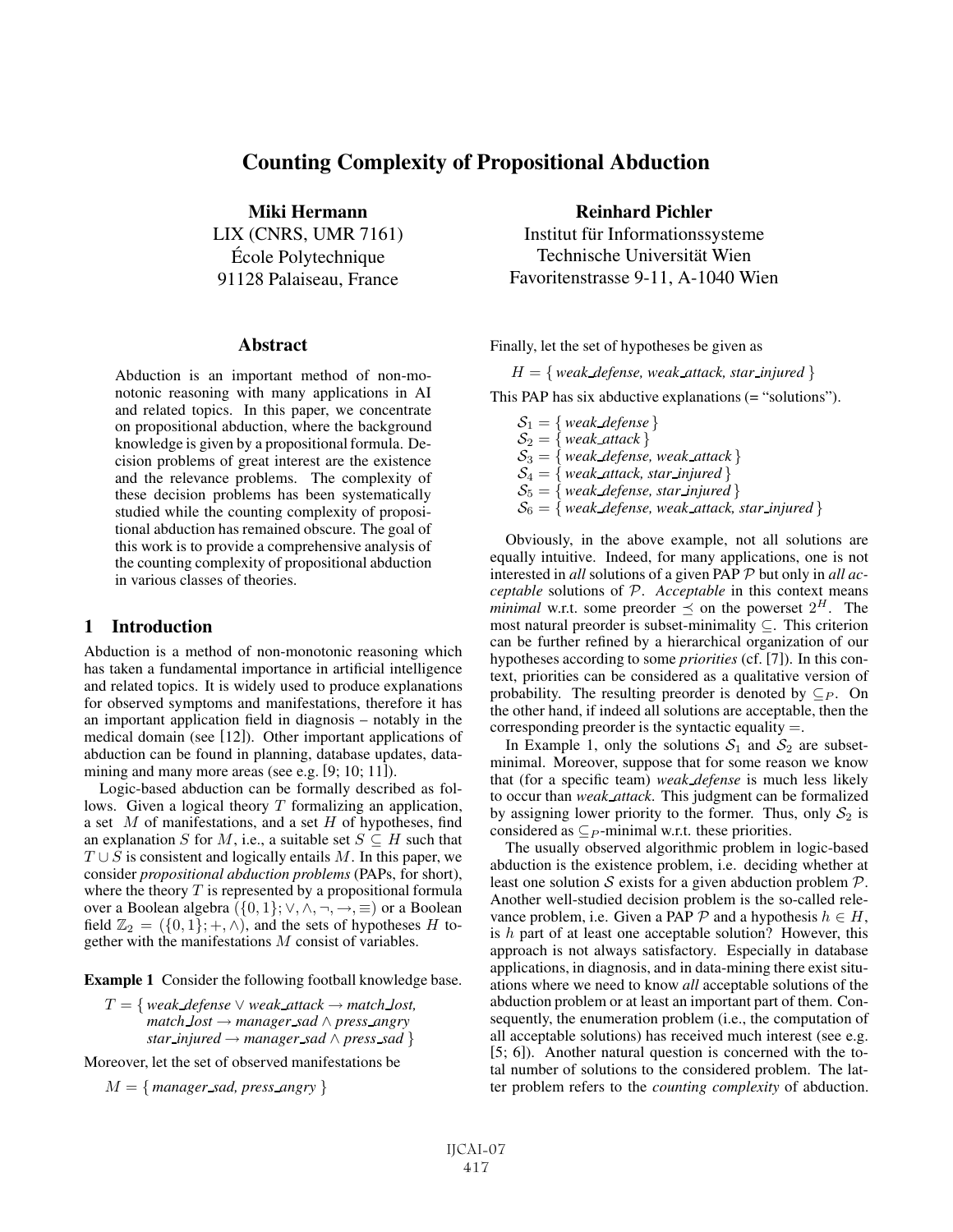| #-Abduction          |                           |                           | $\subseteq P$             |
|----------------------|---------------------------|---------------------------|---------------------------|
| General case         | $\#\text{-}\mathrm{coNP}$ | $\#\text{-}\mathrm{coNP}$ | $\#\cdot\Pi_2P$           |
| $T$ is Horn          | $\#P$                     | $\#P$                     | $\#\text{-}\mathrm{coNP}$ |
| $T$ is definite Horn | $\#P$                     | $\#P$                     | $\#P$                     |
| $T$ is dual Horn     | $\#P$                     | $\#P$                     | $\#P$                     |
| $T$ is bijunctive    | $\#P$                     | $\#P$                     | $\#\text{-}\mathrm{coNP}$ |
| $T$ is affine        | FP                        | $\rm \#P$                 | #P                        |

Table 1: Counting complexity of propositional abduction

Clearly, the counting complexity provides a lower bound for the complexity of the enumeration problem. Moreover, counting the number of abductive explanations can be useful for probabilistic abduction problems (see e.g. [13]). Indeed, in order to compute the probability of failure of a given component in a diagnosis problem (under the assumption that all preferred explanations are equiprobable), we need to count the number of preferred explanations as well as the number of preferred explanations that contain a given hypothesis.

The counting complexity has been started by Valiant [15; 16] and is now a well-established part of the complexity theory, where the most known class is  $\#P$ . Many counting variants of decision problems have been proved  $\#P$ -complete. Higher counting complexity classes do exist, but they are not commonly known. A counting equivalent of the polynomial hierarchy was defined by Hemaspaandra and Vollmer [8], whereas generic complete problems for these counting hierarchy classes were presented in [3].

Results. The goal of this work is to provide a comprehensive analysis of the counting complexity of propositional abduction in various settings. An overview of our results is given in Table 1. The columns of this table correspond to the three preorders on  $2^H$  considered here for defining the notion of *acceptable* solutions, namely equality =, subsetminimality  $\subseteq$ , and subset-minimality with priorities  $\subseteq$   $\subseteq$ .

Apart from the general case where the theory  $T$  is an arbitrary propositional formula, we also consider the subclasses of Horn, definite Horn, dual Horn, bijunctive, and affine theories  $T$ . The aforementioned classes enjoy several favorable properties. For instance, they are closed under conjunction and existential quantification, i.e., a conjunction of two formulas from  $C$  belongs to the class  $C$  and a formula from  $C$ with an existentially quantified variable is logically equivalent to another formula from C. Moreover, they represent the most studied formulas in logic, complexity, constraint satisfaction problems, and artificial intelligence. This is mainly due to Schaefer's famous result that the satisfiability problem for them is polynomial as opposed to the NP-completeness of the general case (see [14]).

Structure of the Paper. The paper is organized as follows. After recalling some basic definitions and results in Section 2, we analyze the counting complexity of propositional abduction for general theories (Section 3), for Horn, definite Horn, dual Horn and bijunctive theories (Section 4) and finally for affine theories (Section 5). We conclude with Section 6.

# 2 Preliminaries

#### 2.1 Propositional Abduction

A *propositional abduction problem* (PAP) P consists of a tuple  $\langle V, H, M, T \rangle$ , where V is a finite set of *variables*,  $H \subseteq V$ <br>is the set of *hypotheses*  $M \subseteq V$  is the set of *manifestations* is the set of *hypotheses*,  $M \subseteq V$  is the set of *manifestations*, and T is a consistent *theory* in the form of a propositional formula. A set  $S \subseteq H$  is a *solution* (also called *explanation*) to P if  $T \cup S$  is consistent and  $T \cup S = M$  holds. *Priorities*  $P = \langle H_1, \ldots, H_K \rangle$  are a stratification of the hy-<br>potheses  $H = H_1 \cup \cdots \cup H_K$  into a fixed number of disjoint potheses  $H = H_1 \cup \cdots \cup H_K$  into a fixed number of disjoint sets. The *subset-minimality with priorities* relation  $A \subseteq_{P} B$ holds if  $A = B$  or there exists an  $i \in \{1, ..., K\}$  such that  $A \cap H_j = B \cap H_j$  for all  $j < i$  and  $A \cap H_i \subsetneq B \cap H_i$ .<br>In this paper we follow the formalism of Fiter and

In this paper, we follow the formalism of Eiter and Gottlob [4], allowing only positive literals in the solutions, except for the affine case. In contrast, Creignou and Zanuttini [1] also allow negative literals in the solutions S. We apply the latter to affine PAPs, where we need the possibility in the algebraic setting to assign a variable to 0.

Together with the general case where  $T$  can be an arbitrary propositional formula, we consider the special cases where  $T$  is Horn, definite Horn, dual Horn, bijunctive, and affine. Due to Schaefer's famous dichotomy result (see [14]), these are the most frequently studied sub-cases of propositional formulas. A propositional clause C is said to be *Horn*, *definite Horn*, *dual Horn*, or *bijunctive* if it has at most one positive literal, exactly one positive literal, at most one negative literal, or at most two literals, respectively. A clause C is *affine* if it can be written in the form of a linear equation  $x_1 + \cdots + x_k = b$  over the Boolean field  $\mathbb{Z}_2$ . A theory T is Horn, definite Horn, dual Horn, bijunctive, or affine if it is a conjunction (or, equivalently, a set) of Horn, definite Horn, dual Horn, bijunctive, or affine clauses, respectively.

#### 2.2 Counting Complexity

The *#-abduction* problem is the problem of counting the number of solutions of a PAP P. The *#-*⊆*-abduction* problem counts the subset-minimal solutions of  $\mathcal{P}$ , whereas  $\#_{\mathcal{P}}$ *abduction* counts the minimal solutions w.r.t. priorities P.

Formally, a *counting problem* is presented using a *witness* function which for every input x returns a set of *witnesses* for x. A *witness* function is a function  $w: \Sigma^* \to \mathcal{P}^{<\omega}(\Gamma^*)$ , where  $\Sigma$  and  $\Gamma$  are two alphabets, and  $\mathcal{P}^{<\omega}(\Gamma^*)$  is the collection of all finite subsets of Γ<sup>∗</sup>. Every such witness function gives rise to the following *counting problem*: given a string  $x \in \Sigma^*$ , find the cardinality  $|w(x)|$  of the *witness* set  $w(x)$ . According to [8], if  $\mathcal C$  is a complexity class of decision problems, we define  $\#\mathcal{C}$  to be the class of all counting problems whose witness function  $w$  satisfies the following conditions.

- 1. There is a polynomial  $p(n)$  such that for every  $x \in \Sigma^*$ and every  $y \in w(x)$  we have  $|y| \leq p(|x|)$ ;
- 2. The problem "given x and y, is  $y \in w(x)$ ?" is in C.

It is easy to verify that  $\#P = \# \cdot P$ . The counting hierarchy is ordered by linear inclusion [8]. In particular, we have that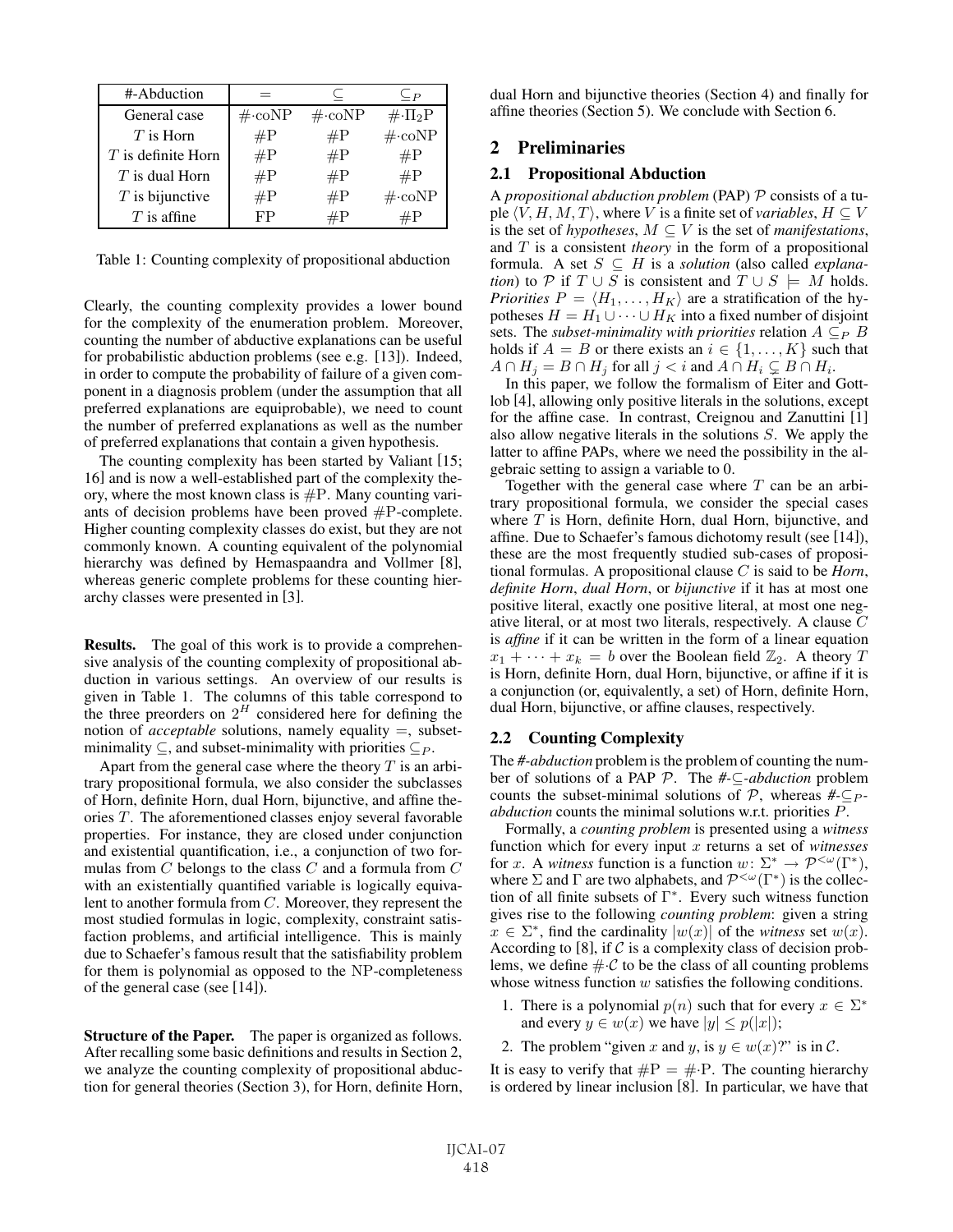$\#P \subseteq \# \cdot \text{coNP} \subseteq \# \cdot \Pi_2 P \subseteq \# \cdot \Pi_3 P$ , etc. Note that one can, of course, also consider the classes  $\#\text{-NP}, \#\text{-}\Sigma_2\text{P}, \#\text{-}\Sigma_3\text{P}$ , etc. However, they play no role in this work.

The prototypical  $\#\,\Pi_k$ P-complete problem for  $k \in \mathbb{N}$  is  $\#\Pi_k$ SAT [3], defined as follows. Given a formula

$$
\psi(X) = \forall Y_1 \exists Y_2 \cdots Q_k Y_k \; \varphi(X, Y_1, \ldots, Y_k),
$$

where  $\varphi$  is a Boolean formula and  $X, Y_1, \ldots, Y_k$  are sets of propositional variables, count the number of truth assignments to the variables in X that satisfy  $\psi$ .

Completeness of counting problems in  $\#P$  is usually proved by means of Turing reductions. However, these reductions do not preserve the counting classes  $\#\,\Pi_k$ P. It is therefore better to use *subtractive reductions* [3] which preserve the aforementioned counting classes. We write  $\#R$  to denote the following counting problem: given a string  $x \in \Sigma^*$ , find the cardinality  $|R(x)|$  of the witness set  $R(x)$  associated with x. The counting problem  $\# A$  reduces to  $\# B$  via a *strong subtractive reduction* if there exist two polynomialtime computable functions f and g such that for each  $x \in \Sigma^*$ :

$$
B(f(x)) \subseteq B(g(x))
$$
 and  $|A(x)| = |B(g(x))| - |B(f(x))|$ 

A strong subtractive reduction with  $B(f(x)) = \emptyset$  is called *parsimonious*. A *subtractive reduction* is a transitive closure of strong subtractive reductions.

# 3 General Propositional Theories

The decidability problem of propositional abduction was shown to be  $\Sigma_2$ P-complete in [4]. The hardness part was proved via a reduction from QSAT2. A modification of this reduction yields the following counting complexity result.

Theorem 2 *The #-abduction problem and the #-*⊆*-abduction problem are* #·coNP*-complete.*

**Proof:** The  $\#$  coNP-membership is clear by the fact that it is in  $\Delta_2$ P to test whether a subset  $S \subseteq H$  is a solution (resp. a subset-minimal solution) of a given PAP (see [4], Proposition 2.1.5). The  $\#\text{-coNP-hardness}$  is shown via the following parsimonious reduction from  $\#\Pi_1\text{SAT}$ . Let an instance of the  $\#\Pi_1$ SAT problem be given by a formula

$$
\psi(X) = \forall Y \varphi(X, Y)
$$

with  $X = \{x_1, \ldots, x_k\}$  and  $Y = \{y_1, \ldots, y_l\}$ . Moreover, let  $x'_i$   $x_1, \ldots, x_k$  denote fresh pairwise distinct vari $x'_1, \ldots, x'_k, r_1, \ldots, r_k, t$  denote fresh, pairwise distinct variables and let  $X' = \{x'_1, \ldots, x'_k\}$  and  $R = \{r_1, \ldots, r_k\}$ . We ables and let  $X' = \{x'_1, \ldots, x'_k\}$  and  $\overline{R} = \{r_1, \ldots, r_k\}$ . We define the PAP  $\mathcal{P} = \langle V, H, M, T \rangle$  as follows.

$$
V = X \cup X' \cup Y \cup R \cup \{t\}
$$
  
\n
$$
H = X \cup X'
$$
  
\n
$$
M = R \cup \{t\}
$$
  
\n
$$
T = \{\neg x_i \vee \neg x'_i, x_i \rightarrow r_i, x'_i \rightarrow r_i | 1 \le i \le k\}
$$
  
\n
$$
\cup \{\varphi(X, Y) \rightarrow t\}
$$

Obviously, this reduction is feasible in polynomial time. We now show that the reduction is indeed parsimonious.

The manifestations R together with the formulas  $x_i \rightarrow r_i$ ,  $x'_i \rightarrow r_i$  in T enforce that in every solution S of the PAP,

we have to select at least one of  $x_i$  and  $x'_i$ . The additional formula  $\neg x_i \vee \neg x'_i$  enforces that we have to select at most formula  $\neg x_i$   $\vee \neg x'_i$  enforces that we have to select at most<br>one of x; and x'. By these two conditions the value of x' is one of  $x_i$  and  $x'_i$ . By these two conditions, the value of  $x'_i$  is fully determined by  $x_i$  namely  $x'_i$  is the dual of  $x_i$ fully determined by  $x_i$ , namely  $x'_i$  is the dual of  $x_i$ .<br>Moreover it is easy to check that there is a one-to

Moreover, it is easy to check that there is a one-to-one relationship between the solutions  $S \subseteq X$  of  $P$  and the models of  $\forall Y \varphi(X, Y)$ . Hence, this reduction is indeed parsimonious. The complementarity of  $X$  and  $X'$  enforces each solution to be incomparable with the others and, therefore, to be subset $minimal.$ 

According to the above theorem, #-abduction and #-⊆ abduction have the same counting complexity. Intuitively, this is due to the following equivalence (cf. [4]): S is a  $\subset$ minimal solution of the PAP  $P$ , if and only if S is a solution of P and for every  $h \in S$ ,  $S \setminus \{h\}$  is not a solution. Hence, taking the ⊆-minimality into account makes things only polynomially harder. In contrast, as soon as there are at least 2 priority levels, the following effect may occur. Suppose that S is a solution of the PAP and that  $S \setminus \{h\}$  is not a solution for every  $h \in S$ . Then it might well happen that, for some  $h \in S$ , some set of the form  $S' = (S \setminus \{h\}) \cup X$  is a solution, where all hypotheses in  $X$  have higher priority than  $h$ . Checking if such a set  $S'$  (and, in particular, if such a set X) exists comes down to yet another non-deterministic guess. Formally, we thus get the following complexity result.

#### **Theorem 3** *The*  $\# \subseteq_{P}$ *-abduction problem is*  $\# \cdot \Pi_2$ P*-complete via subtractive reductions.*

**Proof:** The  $\subseteq$  *P*-minimal solutions of a PAP can obviously be computed by a non-deterministic polynomial-time Turing machine that generates all subsets  $S \subseteq H$  and (i) checks whether  $S$  is a solution of the PAP and (ii) if so, checks whether S is  $\subseteq$  -minimal. The latter test – which is the most expensive part – can be done by a  $\Pi_2$ P-oracle. Indeed, the problem of testing that S is *not*  $\subseteq$  *P*-minimal can be done by the following  $\Sigma_2$ P-algorithm: guess a subset  $S' \subseteq H$  s.t.  $S'$ is  $\subseteq$  *P*-smaller than S and check that S' is a solution of the PAP. Hence, the #- $\subseteq$  *P*-abduction problem is in  $\#\cdot\Pi_2P$ .

The  $\#\cdot\Pi_2$ P-hardness is shown by the following (strong) subtractive reduction from  $\#\Pi_2\text{SAT}$ . Let an instance of the  $\#\Pi_2$ SAT problem be given by a formula

$$
\psi(X) = \forall Y \exists Z \varphi(X, Y, Z)
$$
  
where  $Y = \{x \in \mathbb{R}^n : |X - \varphi(x)| \leq \varepsilon\}$ 

with the variables  $X = \{x_1, ..., x_k\}$ ,  $Y = \{y_1, ..., y_l\}$ , and  $Z = \{z_1, ..., z_k\}$ . Moreover, let  $x'_i, y_1, ..., y_k$  $Z = \{z_1, \ldots, z_m\}$ . Moreover, let  $x'_1, \ldots, x'_k, p_1, \ldots, p_k,$ <br>  $y'_k = y'_k$  (*n*) (*n*)  $r$  t be fresh pairwise distinct vari $y'_1, \ldots, y'_l, q_1, \ldots, q_l, r, t$  be fresh, pairwise distinct variables and  $X' = \{x'_1, \ldots, x'_k\}$   $P = \{y_1, \ldots, y_k\}$   $Y' =$ ables and  $X' = \{x'_1, \ldots, x'_k\}, P = \{p_1, \ldots, p_k\}, Y' = \{y'_k, y'_k\}$  and  $Q = \{a_1, \ldots, a_k\}$ . Then we define two  $\{y'_1, \ldots, y'_l\}$ , and  $\tilde{Q} = \{q_1, \ldots, q_l\}$ . Then we define two PAPs  $\mathcal{P}_1$  and  $\mathcal{P}_2$  as follows PAPs  $P_1$  and  $P_2$  as follows.

$$
V = X \cup X' \cup Y \cup Y' \cup Z \cup P \cup Q \cup \{r, t\}
$$
  
\n
$$
H = X \cup X' \cup Y \cup Y' \cup \{r\}
$$
  
\nwith priorities  $H_1 = H \setminus Y'$  and  $H_2 = Y'$   
\n
$$
M = P \cup Q \cup \{t\}
$$

$$
T_1 = \{ \neg x_i \lor \neg x_i', x_i \rightarrow p_i, x_i' \rightarrow p_i | 1 \le i \le k \}
$$
  

$$
\cup \{ \neg y_i \lor \neg y_i', y_i \rightarrow q_i, y_i' \rightarrow q_i | 1 \le i \le l \}
$$
  

$$
\cup \{ \neg \varphi(X, Y, Z) \rightarrow t \}
$$
  

$$
T_2 = T_1 \cup \{ r \land y_1 \land \dots \land y_l \rightarrow t \}
$$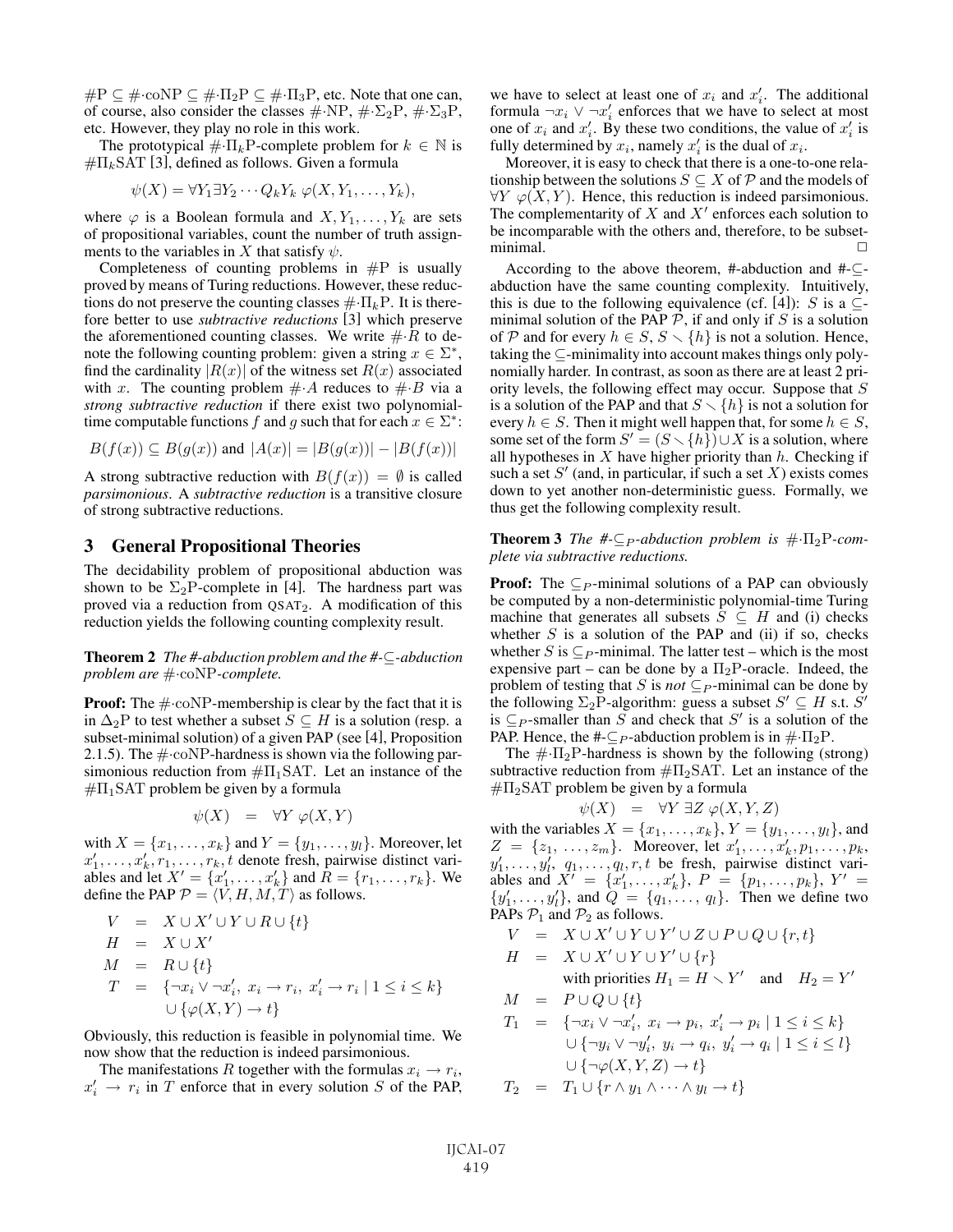Finally we set  $\mathcal{P}_1 = \langle V, H, M, T_1 \rangle$  and  $\mathcal{P}_2 = \langle V, H, M, T_2 \rangle$ .<br>Obviously this reduction is feasible in polynomial time

Obviously, this reduction is feasible in polynomial time. Now let  $A(\psi)$  denote the set of all satisfying assignments of a # $\Pi_2$ SAT-formula  $\psi$  and let  $B(\mathcal{P})$  denote the set of  $\subseteq P$ minimal solutions of a PAP  $P$ . We claim that the above definition of the PAPs  $P_1$  and  $P_2$  is indeed a (strong) subtractive reduction, i.e. that

$$
B(\mathcal{P}_1) \subseteq B(\mathcal{P}_2)
$$
 and  $|A(\psi)| = |B(\mathcal{P}_2)| - |B(\mathcal{P}_1)|$ 

Due to lack of space, the proof of this claim is omitted.  $\Box$ 

# 4 Horn, Dual Horn, and Bijunctive Theories

In this section, we consider the special case where the theory T is a set of (arbitrary or definite) Horn, dual Horn, or bijunctive clauses. If no minimality criterion is applied to the solutions then we get the following result.

Theorem 4 *The #-abduction problem of Horn, definite Horn, dual Horn, or bijunctive clauses is* #P*-complete.*

**Proof:** The  $\#P$ -membership is easily seen by the fact that it can be checked in polynomial time whether some subset  $S \subseteq H$  is a solution, since the satisfiability and also the unsatisfiability of a set of (dual) Horn or bijunctive clauses can be checked in polynomial time.

For the #P-hardness, we reduce the #POSITIVE-2SAT problem (which is known to be  $\#P$ -complete by [16]) to it and show that this reduction is parsimonious. Let an arbitrary instance of #POSITIVE-2SAT be given as a 2CNF-formula

$$
\psi = (p_1 \vee q_1) \wedge \cdots \wedge (p_n \vee q_n),
$$

where the  $p_i$ 's and  $q_i$ 's are propositional variables from the set  $X = \{x_1, \ldots, x_k\}$ . Moreover, let  $g_1, \ldots, g_n$  denote fresh, pairwise distinct variables and let  $G = \{g_1, \ldots, g_n\}$ . Then we define the PAP  $P = \langle V, H, M, T \rangle$  as follows.

$$
V = X \cup G
$$
  
\n
$$
H = X
$$
  
\n
$$
M = G
$$
  
\n
$$
T = \{p_i \rightarrow g_i \mid 1 \le i \le n\} \cup \{q_i \rightarrow g_i \mid 1 \le i \le n\}
$$

Obviously, this reduction is feasible in polynomial time. Moreover, it is easy to check that there is a one-to-one relationship between the solutions  $S \subseteq X$  of  $P$  and the models of  $\psi$ . Note that the clauses in T are at the same time definite Horn, bijunctive, and dual Horn.

Analogously to the case of general theories, the counting complexity remains unchanged when we restrict our attention to subset-minimal solutions.

Theorem 5 *The #-*⊆*-abduction problem of Horn, definite Horn, dual Horn, or bijunctive clauses is* #P*-complete.*

**Proof:** The  $#P$ -membership holds analogously to the case of abduction without subset-minimality. This is due to following property (see [4], Proposition 2.1.5).  $S \subseteq H$  is a subsetminimal solution of  $P$ , if and only if  $S$  is a solution and for all  $h \in S$ , the set  $S \setminus \{h\}$  is not a solution of  $P$ .

For the #P-hardness, we modify the reduction from the #POSITIVE-2SAT problem in Theorem 4. Let  $\psi$ , X, and G be defined as before. Moreover, let  $X' = \{x'_1, \ldots, x'_k\}$  and  $B = \{x_1, \ldots, x_k\}$  be fresh pairwise distinct variables. Then  $R = \{r_1, \ldots, r_k\}$  be fresh, pairwise distinct variables. Then we define  $P = \langle V, H, M, T \rangle$  as follows.

$$
V = X \cup X' \cup G \cup R
$$
  
\n
$$
H = X \cup X'
$$
  
\n
$$
M = R \cup G
$$
  
\n
$$
T = \{p_i \rightarrow g_i, q_i \rightarrow g_i \mid 1 \le i \le n\}
$$
  
\n
$$
\cup \{\neg x_i \vee \neg x'_i, x_i \rightarrow r_i, x'_i \rightarrow r_i \mid 1 \le i \le k\}
$$

The idea of the variables  $X'$  and the additional manifestations G is exactly the same as in the proof of Theorem 2.

Actually, the formula  $\neg x_i \lor \neg x_i'$  can even be omitted. This due to the fact that whenever a subset  $S \subset H$  with  $x_i, x_i' \in$ is due to the fact that, whenever a subset  $S \subseteq H$  with  $x_i, x'_i \in S$  is a solution of  $\mathcal{P}$  then  $S \setminus \{x'_i\}$  is also a solution since  $x'_i$ . S is a solution of P, then  $S \setminus \{x_i'\}$  is also a solution since  $x_i'$  is useless as soon as  $x_i$  is present (note that the only use of is useless as soon as  $x_i$  is present (note that the only use of  $x'_i$  is to derive  $r_i$  in the absence of  $x_i$ ). Therefore in a subset-<br>minimal solution of the PAP  $\mathcal P$  we will never select both  $r_i$ . minimal solution of the PAP  $P$ , we will never select both  $x_i$ and  $x'_i$  even without the formula  $\neg x_i \lor \neg x'_i$ . The remaining formulas are indeed definite Horn and dual Horn formulas are indeed definite Horn and dual Horn.  $\Box$ 

Below we consider PAPs with  $\subseteq$  *P*-minimality. It turns out that for definite Horn and dual Horn clauses, the priorities leave the counting complexity unchanged. In all other cases, the counting complexity increases.

#### **Theorem 6** *The #-*⊆<sub>*P</sub>*-abduction problem of definite Horn</sub> *and of dual Horn clauses is* #P*-complete.*

**Proof:** The  $\#P$ -hardness is clear, since it holds even without priorities. The #P-membership for definite Horn clauses is proved as follows. Let  $P = \langle V, H, M, T \rangle$  where T consists only of Horn clauses. According to [4]. Theorem 5.3.3, for only of Horn clauses. According to [4], Theorem 5.3.3, for any  $S \subseteq H$ , we can check in polynomial time whether S is a  $\subseteq$  *P*-minimal solution. The  $\#$ P-membership for definite Horn clauses is thus proved.

Now suppose that  $T$  is dual Horn, i.e. the clauses in  $T$  are either of the form  $\neg p$  or  $\neg p \lor q_1 \lor \cdots \lor q_m$ , or  $q_1 \lor \cdots \lor q_m$ (for  $p, q_1, \ldots, q_m \in V$  and  $m \ge 1$ ). Moreover, let N denote the propositional variables occurring in negative unit clauses in T, i.e.  $N = \{p \mid \neg p \in T\}$ . Then for every solution S of P we have  $S \subseteq H \setminus N$ , since otherwise  $T \cup S$  would be inconsistent. Moreover, for any S' with  $S \subseteq S' \subseteq H \setminus N$ , the set  $S'$  is also a solution of  $P$ , since (by the special form of dual Horn)  $S' \cup T$  is also consistent and (by the monotonicity of  $\models$ ) S'  $\cup$  T also implies M.

Let  $H_1, \ldots, H_K$  denote the priorities of H. Now S is a  $\subseteq$  *P*-minimal solution of  $P$  if and only if S is a solution of  $P$ and for all  $i \in \{1, \ldots, k\}$  and for all  $x \in (S \cap H_i)$  the set

$$
S' = (S \setminus \{x\}) \cup (H_{i+1} \cap N) \cup \cdots \cup (H_K \cap N)
$$

is *not* a solution of P. The latter test is clearly feasible in polynomial time in the dual Horn case.  $\Box$ 

Recall from our remark preceding Theorem 3 that the effect of at least 2 priority levels is as follows. In order to check that some solution S is *not*  $\subseteq$   $_P$ -minimal, we have to test that there exists some solution of the form  $S' = (S \setminus \{h\}) \cup X$ ,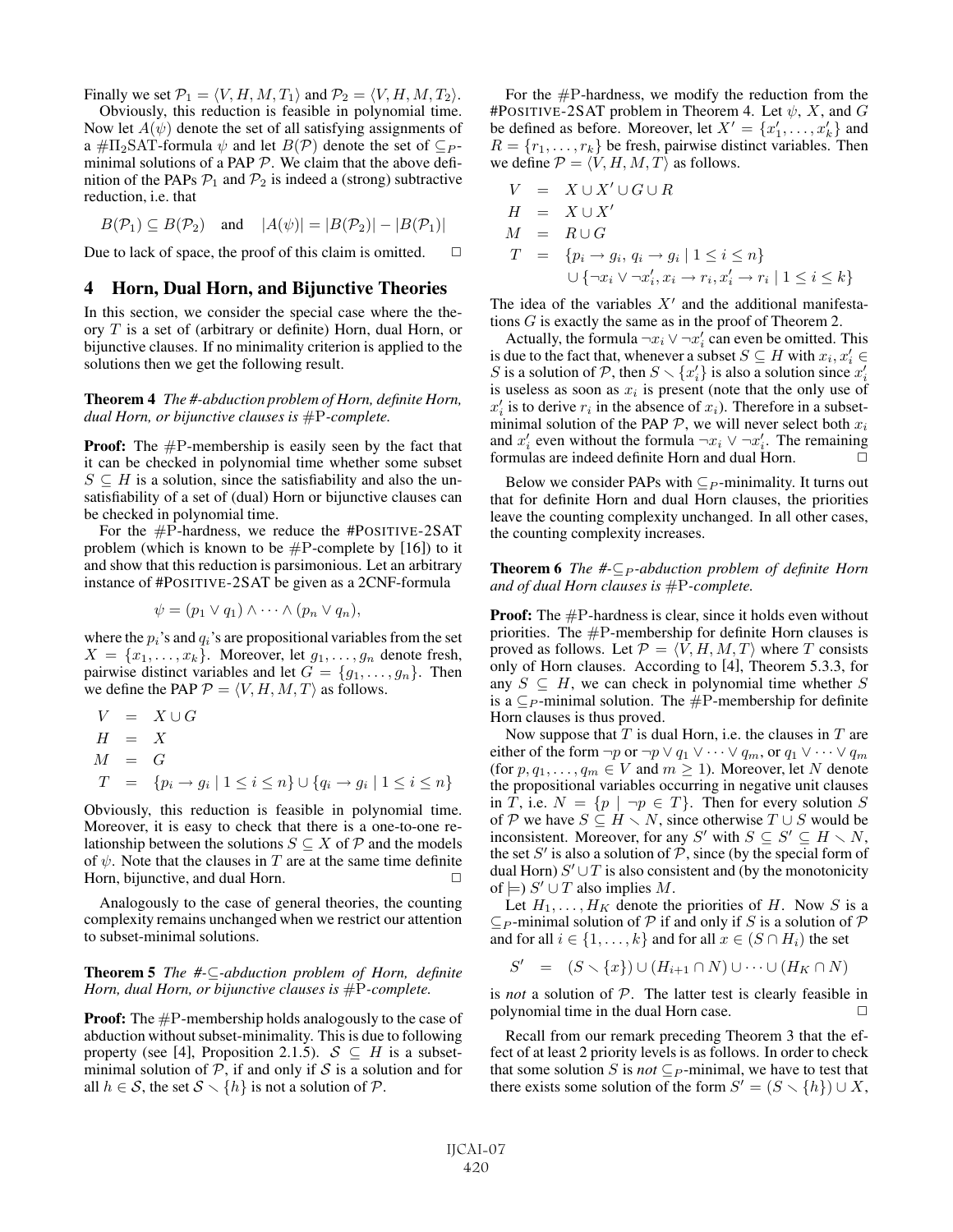where all hypotheses in  $X$  have higher priority than  $h$ . In general, the difficulty of determining if such a set  $X$  exists is the following one. If we choose  $X$  too small, then  $S'$  might not entail the manifestations  $M$ . If we choose  $X$  too big, then  $S' \cup T$  might be inconsistent. The intuition underlying Theorem 6 is that the problem of choosing  $X$  too big disappears for definite Horn and dual Horn clauses. For definite Horn, the only candidate  $X$  that has to be checked is  $X = H_{i+1} \cup \cdots \cup H_K$ . For dual Horn, the only candidate X is  $X = (H_{i+1} \cup \cdots \cup H_K) \cap N$ , where N takes care that if the theory T contains a negative unit clause  $\neg p$ , then p must not be included in any solution.

**Theorem 7** *The*  $#$ - $\subseteq$   $_P$ -abduction problem of Horn or bijunc*tive clauses is* #·coNP*-complete.*

**Proof:** The  $\#$ -coNP-membership is established as follows: Given a set of variables  $S$ , we have to (i) check whether  $S$  is a solution of the PAP and (ii) if so, check whether S is  $\subseteq$   $\subseteq$   $\subseteq$ minimal. The latter test, which dominates the overall complexity, can be done by a coNP-oracle. Indeed, the problem of testing that <sup>S</sup> is *not* <sup>⊆</sup><sup>P</sup> -minimal can be done by the following NP-algorithm: guess a subset  $S' \subseteq H$  s.t.  $S'$  is  $\subseteq P$ smaller than S and check (in polynomial time for a Horn or bijunctive theory), that  $S'$  is a solution of the PAP. Hence, in this case, #- $\subseteq$  *p*-abduction in  $\#$ ·coNP.

The  $\#$ ·coNP-hardness is shown by a (strong) subtractive reduction from  $\#\Pi_1\text{SAT}$ . Let an instance of the  $\#\Pi_1\text{SAT}$ problem be given by a formula  $\psi(X) = \forall Y \varphi(X, Y)$  with  $X = \{x_1, \dots, x_k\}$  and  $Y = \{y_1, \dots, y_k\}$ . Wlog (see  $X = \{x_1, \ldots, x_k\}$  and  $Y = \{y_1, \ldots, y_l\}$ . W.l.o.g. (see [17]) we may assume that  $\varphi(X, Y)$  is in 3DNF i.e. it is of [17]), we may assume that  $\varphi(X, Y)$  is in 3DNF, i.e., it is of the form  $C_1 \to \cdots \to C_n$  where each  $C_i$  is of the form  $C_i =$ the form  $C_1 \vee \cdots \vee C_n$  where each  $C_i$  is of the form  $C_i$  =  $l_{i1} \wedge l_{i2} \wedge l_{i3}$  and the  $l_{ij}$ 's are propositional literals over  $X \cup Y$ .

Let  $x'_1, \ldots, x'_k, p_1, \ldots, p_k, y'_1, \ldots, y'_l, q_1, \ldots, q_l, q_1, \ldots, q_k$ <br>  $r_t$  denote fresh pairwise distinct variables and let  $g_n$ , r, t denote fresh, pairwise distinct variables and let  $X' = \{x'_n, x'_n\}$   $Y' = \{y'_n, y'_n\}$   $P = \{y_1, y_2\}$  $X' = \{x'_1, \ldots, x'_k\}, Y' = \{y'_1, \ldots, y'_l\}, P = \{p_1, \ldots, p_k\},$ <br>  $Q = \{q_1, \ldots, q_k\}$  and  $G = \{q_1, \ldots, q_k\}$ . Then we define  $Q = \{q_1, \ldots, q_l\}$  and  $G = \{g_1, \ldots, g_n\}$ . Then we define two PAPs  $\mathcal{P}_1$  and  $\mathcal{P}_2$  as follows two PAPs  $P_1$  and  $P_2$  as follows.

$$
V = X \cup X' \cup Y \cup Y' \cup P \cup Q \cup G \cup \{r\}
$$
  
\n
$$
H = X \cup X' \cup Y \cup Y' \cup \{r\}
$$
  
\n
$$
H = X \cup X' \cup Y \cup Y' \cup \{r\}
$$

with priorities 
$$
H_1 = H \setminus Y'
$$
 and  $H_2 = Y'$ 

$$
M = P \cup Q \cup G
$$
  
\n
$$
T_1 = \{ \neg x_i \lor \neg x_i', x_i \rightarrow p_i, x_i' \rightarrow p_i \mid 1 \le i \le k \}
$$
  
\n
$$
\cup \{ \neg y_i \lor \neg y_i', y_i \rightarrow q_i, y_i' \rightarrow q_i \mid 1 \le i \le l \}
$$
  
\n
$$
\cup \{ z_{ij} \rightarrow g_i \mid 1 \le i \le n \text{ and } 1 \le j \le 3 \}
$$

where  $z_{ij}$  is either of the form  $x_k$ ,  $x'_k$ ,  $y_l$ , or  $y'_l$  depending on whether the literal  $l_{ij}$  in  $C_i$  is of the form  $\neg x_k$ ,  $x_k$ ,  $\neg y_k$  or  $y_l$ whether the literal  $l_{ij}$  in  $C_i$  is of the form  $\neg x_k$ ,  $x_k$ ,  $\neg y_l$ , or  $y_l$ , respectively. In other words,  $z_{ij}$  encodes the dual of  $l_{ij}$ .

$$
T_2 = T_1 \cup \{r \to g_i \mid 1 \le i \le n\} \cup \{r \to g_j \mid 1 \le j \le l\}
$$
  
Finally, we set  $\mathcal{P}_1 = \langle V, H, M, T_1 \rangle$  and  $\mathcal{P}_2 = \langle V, H, M, T_2 \rangle$ .  
Obviously this reduction is feasible in polynomial time

Obviously, this reduction is feasible in polynomial time.

Now let  $A(\psi)$  denote the set of all satisfying assignments of a # $\Pi_1$ SAT-formula  $\psi$  and let  $B(P)$  denote the set of  $\subseteq P$ minimal solutions of a PAP P. We claim that  $P_1$  and  $P_2$  have the following property.

$$
B(\mathcal{P}_1) \subseteq B(\mathcal{P}_2)
$$
 and  $|A(\psi)| = |B(\mathcal{P}_2)| - |B(\mathcal{P}_1)|$ 

Due to lack of space, the proof of this claim is omitted.  $\Box$ 

#### 5 Affine Theories

In this section, we consider the special case where the theory  $T$  is a set of affine clauses. Recall that such a set can be written as a linear system  $AX = b$  over the Boolean field  $\mathbb{Z}_2$ . We change to the Creignou and Zanuttini approach [1] in this case, since we need the possibility to set a variable to 0. If no minimality criterion is applied to the solutions then we get the following result.

#### Theorem 8 *The #-abduction of affine clauses is in* FP*.*

**Proof:** Given an affine PAP  $\mathcal{P} = \langle V, H, M, T \rangle$  where T is an affine system  $AX = b$  we reduce it to the problem of countaffine system  $AX = b$ , we reduce it to the problem of counting the satisfying assignments of linear systems over  $\mathbb{Z}_2$ . Recall that  $T \cup S \models M$  means that  $x = 1$  for each  $x \in S$  and  $x = 0$  for each  $x \in H \setminus (S \cup M)$  entails  $y = 1$  for each  $y \in M$  in the system T. First we check whether  $T \cup S \models M$ can hold. If  $V \setminus (H \cup M)$  is nonempty then P has no solution, since we cannot force all  $y \in M$  to  $y = 1$ . Otherwise transform the system  $AX = b$  to  $EY = b + FZ$ , where  $Y \subseteq M$ and  $Z \cap M = \emptyset$ , such that  $EY + FZ = AX$ . Transform EY by Gaussian elimination to Smith normal form giving  $E'Y'$ . If  $E'Y'$  has a row with more than one variable, say  $u_{11} + \cdots + u_{kl}$  for  $l \geq 2$  then either  $\mathcal{P}$  has no solution or  $y_{i1} + \cdots + y_{il}$  for  $l \geq 2$ , then either P has no solution, or each solution S compatible with  $y_{i1} = \cdots = y_{il} = 1$  is also compatible with  $y_{ij} = 0$  for some  $j \in \{1, ..., l\}$ . If  $E'Y'$  has only rows with one variable then add to  $AX = b$  the has only rows with one variable, then add to  $AX = b$  the equations  $y = 1$  for each  $y \in M$ , resulting in the new system  $\overline{A'}X = b'$ . Check whether the last system is satisfiable and transform it by Gaussian elimination into the Smith normal transform it by Gaussian elimination into the Smith normal form  $(I B)X = b''$ . Each truth assignment I of the variables  $H \setminus M$  satisfying the linear system determines a solution S of P, i.e.,  $S = \{y \in H \mid I(y) = 1\} \cup \{\neg y \mid I(y) = 0\}$ . Let the linear system  $(I B)X = b''$  have k rows. Then there are  $2^{|H \setminus M|-k}$  different solutions of  $P$ .  $□$ 

Theorem 9 *The #-*⊆*-abduction problem of affine clauses is* #P*-complete.*

**Proof:** The  $#P$ -membership is clear from the fact that it can be checked in polynomial time whether a set  $S \subseteq H$ is a subset-minimal solution of an affine system according to Proposition 1 in [2]. The problem of minimal affine extension, namely that given an affine system  $AX = b$  and a partial assignment  $s$  to the variables  $X$ , count the number of extensions s which are minimal solutions of  $AX = b$ , is proved to be  $\#P$ -complete in [2] even if the partial assignment contains no 0. There is a parsimonious reduction to an affine PAP  $P = \langle V, H, M, T \rangle$  as follows. Let  $V = H = X$ ,<br>  $M = \{x_i \in X \mid s(x_i) = 1\}$  and  $T = \{AX = b\}$  Let  $M = \{x_i \in X \mid s(x_i) = 1\}$ , and  $T = \{AX = b\}$ . Let  $Y \subseteq \overline{X}$  be the variables *not* assigned by s and let  $\overline{s}$  be an extension of s satisfying the affine system. Then the set of variables  $S = \{x_i \in Y \mid \overline{s}(x_i)=1\}$  is a subset-minimal solution of  $P$  if and only if the extension  $\bar{s}$  is minimal.

**Theorem 10** *The*  $# \subseteq P$ *-abduction problem of affine clauses is* #P*-complete.*